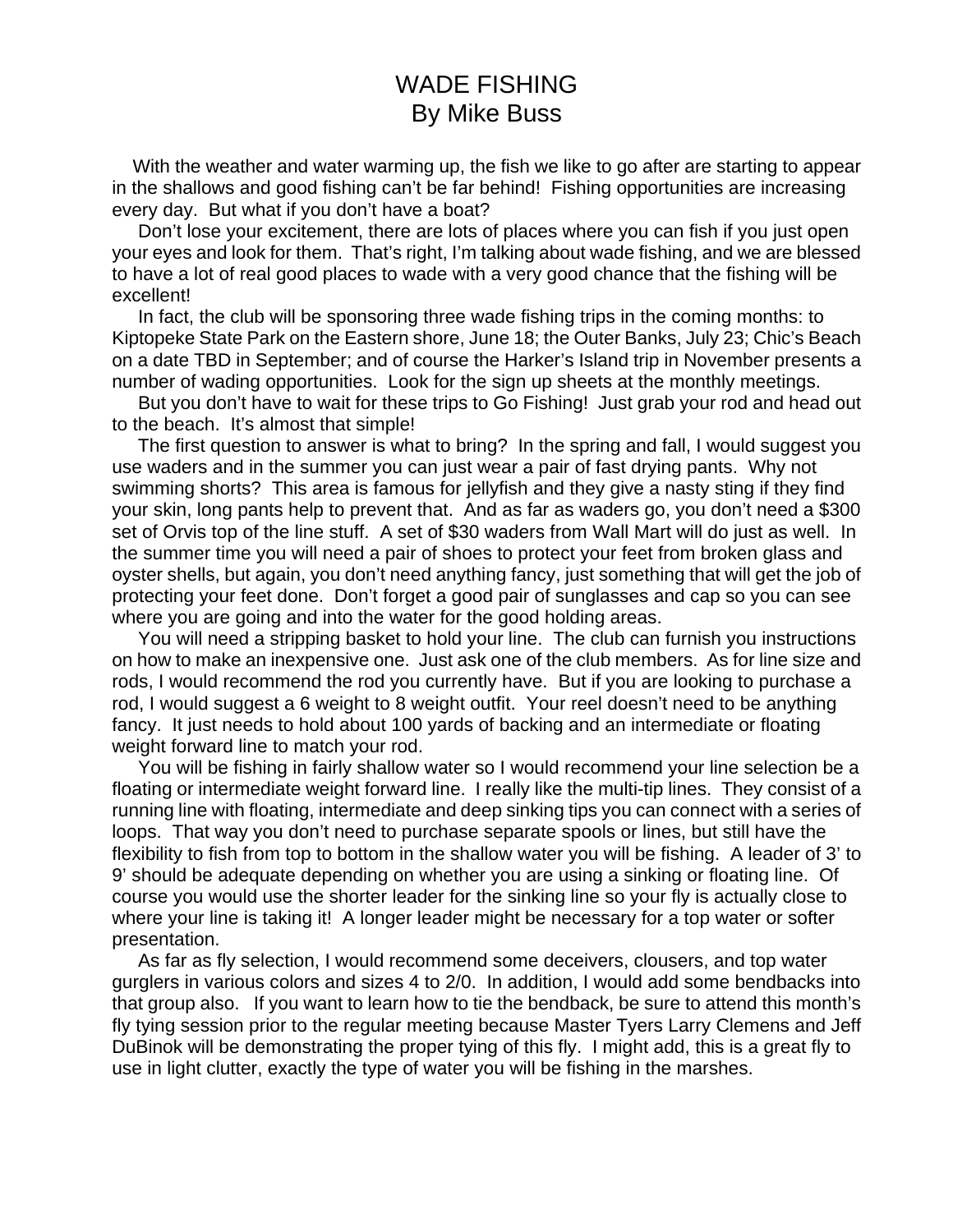You will want to have some place to store your flies so a fly vest or shirt with big pockets would be helpful. Of course you will need a clipper and pliers and all the other stuff you usually take with you. Oh, and don't forget a saltwater fishing license!

 Now that you are equipped, where do you go? I would suggest the first place to explore would be the Lynnhaven Inlet by the Lesner Bridge. There are a number of fishing opportunities in this area. I would recommend parking in the marina parking lot. There is a nominal parking charge. The first area to try is to wade along Chic's Beach casting to likely looking spots along the beach. The rip immediately past the bridge on the bay side will look inviting, but it is a very dangerous place to wade and fish. I would continue past this area and walk further along the beach toward the Chesapeake Bay Bridge. There are a number of cusps along the beach that have proven to be productive in the past.

 What is a cusp you might ask. As the waves crash the shore, sometimes they form currents that flow parallel to the beach and they conflict with the incoming waves. When this occurs, a sorting of the sediments carried by these currents forms into a pattern of cusps and bowls along the beach. Cusps are small ridges of coarse sediment that rim bowls composed of fine sediment. These formations often continue into the water. When they do, they act as miniature bars and troughs that lie across the longshore current. Baitfish will try to escape the current by collecting on the downcurrent sides of submerged cusps, making for good feeding stops for cruising gamefish. This what you want to look for.

 Many who fish the beaches think they need to throw their fly a long distance into the bay. That could not be further from what is really needed. Often you will be able to catch fish just a few yards off shore. You haven't really experienced ocean wade fishing until you have found yourself surrounded by feeding fish in the surf!

 Continuing down Chic's Beach you will come to the Chesapeake Bay Bridge. This is an excellent place to fish in the evening during the fall, but you will be fighting the crowds. It is also a good place to fish at first light and most of the crowd is still sleeping in then, so that is when I would recommend you fish it.

 Another excellent place to fish is the Lynnhaven Inlet, but go the opposite direction of Chic's Beach. You need to get into the marshes to fish because it is against the law to fly-fish along the beach behind the marina. We can thank some idiot who hooked someone on the back cast who was walking by for this ordinance! And that is unfortunate because that was one of my personal favorite places to fish!! The next time you drive over the Lesner Bridge, look in the opposite direction from the bay and you will see a huge marsh. Most of this is good fishing. The problem is getting to it. There are some areas that can be waded immediately to the marsh side of the boat channel leaving the marina.

 There is a park called Kellam Park that is located to the marsh side of the marina and it offers some parking on the road. Be sure your vehicle is completely off the road. It is easier for you to look at a city map than for me to describe how to get there.

 But this is the starting point and you can walk across a field to get to the marsh. Most of these marshes are good places to fish when the tide is running out. The creeks and cuts in the marsh turn into miniature rivers and should be fished as such during the falling tide. The fish are in these cuts waiting for food to be washed out of the marsh grass and that's what you want your fly to look like, a helpless creature at the mercy of the tide being washed away.

 One note of caution, these cuts have a mixture of soft and hard bottoms so take care when you wade them. You don't want to sink in the mud up to your knees or deeper!

 Probably a good idea is to scout any area you want to wade at low tide to see the cusps, troughs, cuts and channels. Also look for any exposed oyster beds and hard bottoms. Then